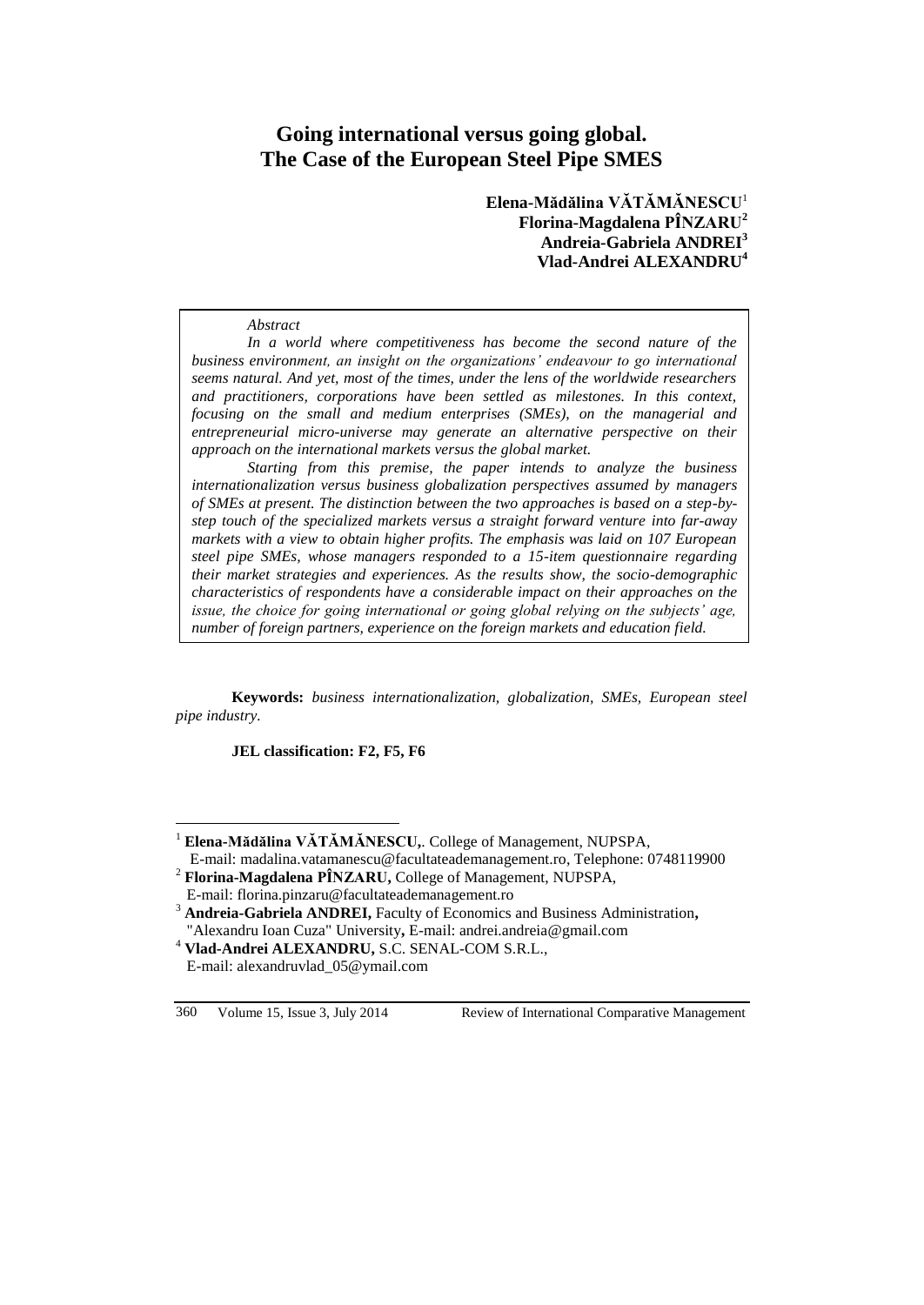#### **Introduction**

Globalization and the new social and economic patterns have profoundly influenced the way managers and leaders approach their businesses. Staying and thinking locally have become a menace for the organization survival in a dynamic global arena. The economic drivers and the profit goals have pushed the organization out of its domestic environment and placed it in the middle of the global trends.

In this light, thinking and acting globally is no longer seen as an imperative for the development of corporations or large enterprises, but as an adaptive exigency for small and medium organizations which have to become more competitive and as a main condition for their management which has to assume a global mindset. Going beyond the national borders and beyond the cultural differences is a prerequisite of staying in the game, in the business arena.

The global shift brought about by post-modernism, the changes in our working environment, the penetration of new media and technology in our natural ambiance, the multiculturalism as an inherent challenge, the unprecedented mobility stand for more than a future promise, they are nowadays realities. A rapid increasing number of transnational corporations surpass boundaries and defy the national border constraints, following their own logic and dynamics and bringing together people from all over the world.

Mattelart (2007, p.26) notices that deterritorialization and transnational circulation (mobility) have become for the most researchers the cornerstones used to interpret the contemporary world while Tomlinson previously assumed that deterritorialization defines the experience of living in a new context where the citizen may recognize certain realities in his/her origin environment (1999, p.82). The mobilities paradigm explains that all places are tied into different-sized networks of connections. But mobility nowadays is different from what migration used to be a century ago. This is why Sheller and Urry (2006, pp.225-226) claim a new mobilities paradigm, experienced by international students, migrant workers, expats, European officials, businessmen, showbiz professionals.

Despite the pressure of the global trends, managers have the power to decide what is the fittest way to approach the internationalization of their businesses. Unlike large corporations which possess the necessary resources to go worldwide, SMEs are prone to adjust their strategies and approaches to their financial, economic and social potential. Their choices are constrained by the required expertise associated with going international and by the managers' acumen in what cross-border experience is concerned. Still, there are cases where managers are more open to the globalization of their businesses, venturing into faraway markets without sounding out familiar regional markets. They act with a view to obtain higher profits and to develop their businesses faster.

Starting from this point, the paper intends to investigate the approaches of managers from European steel pipe SMEs on the "right way" to do things, to address foreign markets, in relation to their socio-demographic characteristics.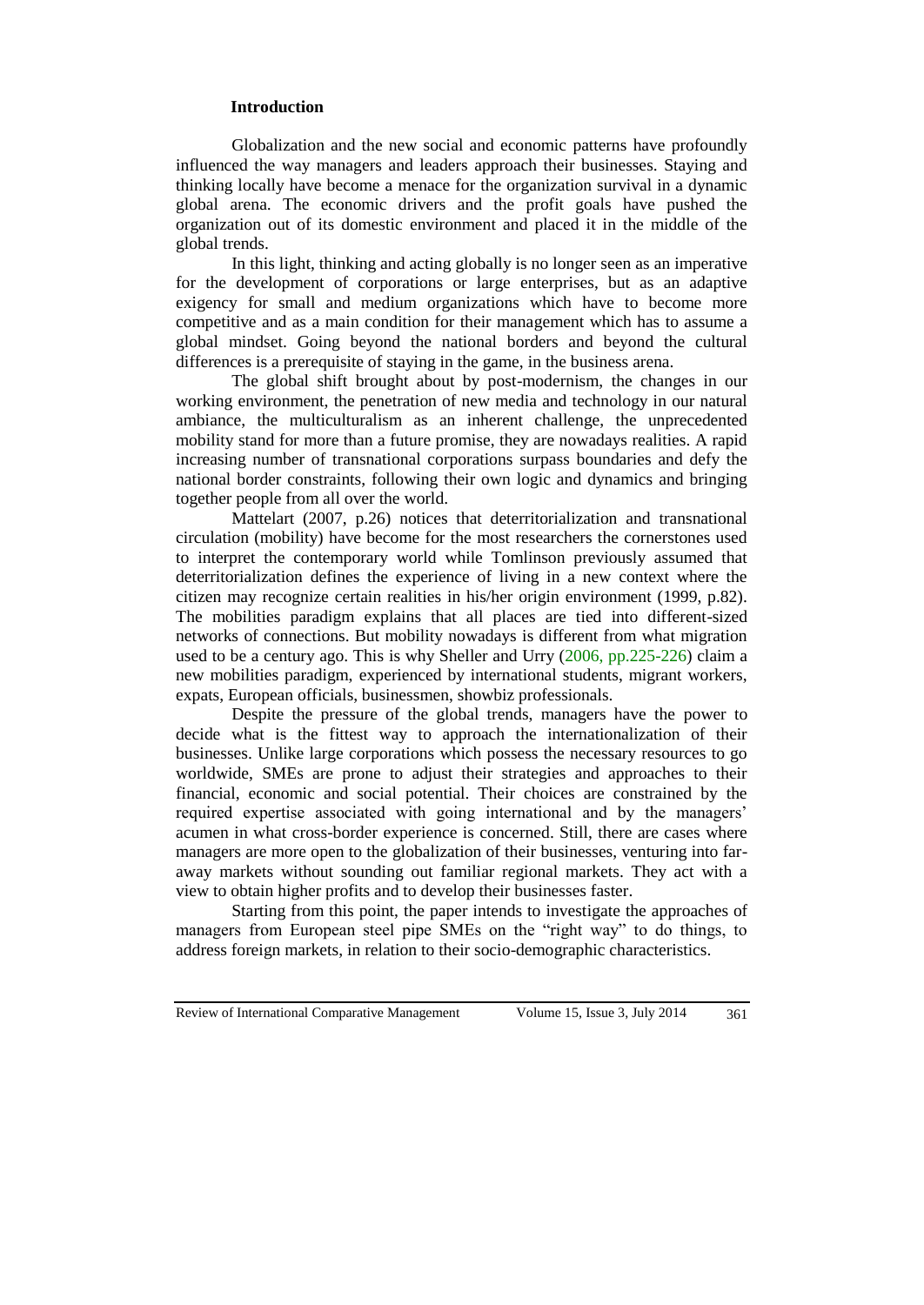# **1. Literature overview**

# *1.1. Globalization and the new socio-economic patterns*

A core concept which is liable to define the overall context is globalization, a process which gathers the attention and research interests of numerous analysts, researchers and practitioners. This accounts for the fact that multiple perspectives and theoretical directions have been elaborated during the past years, stressing on the multidimensionality and plurality of the phenomenon. In the following table (Table 1), several recent key definitions of "globalization" have been systematized.

| No.            | Authors /            | <b>Definitions</b>                                              |
|----------------|----------------------|-----------------------------------------------------------------|
|                | <b>Organizations</b> |                                                                 |
| $\mathbf{1}$ . | <b>UNCTAD</b>        | "closer integration of national economies through trade and     |
|                | (2012)               | financial flows as well as cross-border migration of people"    |
| 2.             | International        | "a historical process, the result of human innovation and       |
|                | Monetary Fund        | technological progress [] of the increasing integration of      |
|                | (2013)               | economies around the world, particularly through the            |
|                |                      | movement of goods, services, and capital across borders"        |
| 3.             | Sahay (2013)         | "a ceaseless flow of goods and services, concepts, and ideas    |
|                |                      | across the globe commensurate with the technological and        |
|                |                      | economic advancement by mankind"                                |
| $\mathbf{4}$ . | Ocloo et al.         | "the efforts of the International Monetary Fund (IMF), the      |
|                | (2014)               | World Bank and others to create a global free market for goods  |
|                |                      | and services"                                                   |
| 5 <sub>1</sub> | Gurgul               | "the process of integration of economies and societies all over |
|                | and Lach             | the world permitting international flow of people, culture,     |
|                | (2014)               | knowledge, technology, finance and physical resources as well   |
|                |                      | as evolution of the communication system and political          |
|                |                      | relations among the nations that facilitate such flow"          |
| 6.             | Tue (2014)           | "trade liberalization between countries, foreign<br>direct      |
|                |                      | investment (FDI), official development assistance (ODA),        |
|                |                      | immigration and migrant remittances, international products,    |
|                |                      | brands, and factories appeared worldwide"                       |

#### **Table 1. Recent perspectives and definitions of globalization**

If we analyze the main ideas provided by the aforementioned definitions, Fischer's (2014, p.2) two-fold perspective is very relevant – globalization can be observed "first, in form of a country's economic integration into global markets ('economic globalization'), and second, in form of worldwide information exchange between people through tourism and the internet ('informational globalization')". In other words, a simple approach on globalization would focus on the inexorable integration of markets, nation-states and technologies to a degree without precedent, in a way that gives individuals, businesses and national states the opportunity to go further, faster, deeper and cheaper than ever before and in a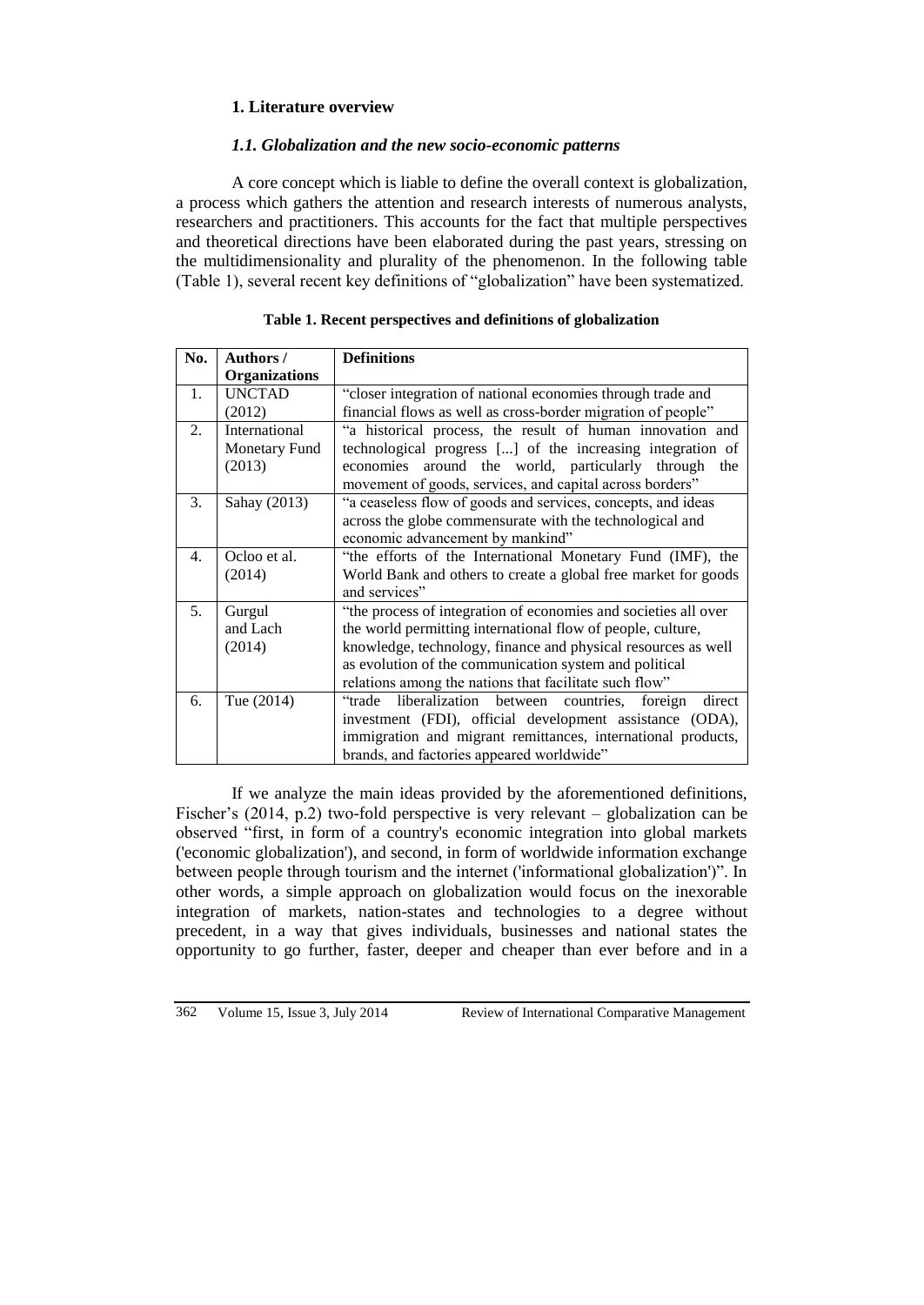manner that, on the other hand produces a strong reaction from those assaulted or left behind by the new system (Friedman, 2008, p.30). This perspective, underlined by Th. Friedman, marks that an indispensable condition of globalization is given by the existence of open economies, free trade and competition that favours free market capitalism expansion. In this context, one of the leading actors and beneficiaries of globalization is the corporation, which, due to the opening of markets, has exceeded the state limits in which they were legally registered to carry out their work all over the world, becoming a multinational company.

Sharing this idea, Crane, Matten and Moon (2008, p.170) believe that globalization is not to be seen as a historical given, but as a constructed phenomenon, which gives scale to corporations. Corporations not only affect globalization, but determine or indirectly transform citizenship in a global era. Also, they deem that another crucial factor of globalization has been technology and especially accessibility which allow rapid communication of information in a short time and movements of capital, labour resources and products. A similar opinion is brought to light by Tuca (2013, p.645), whose research highlights that "globalization has different consequences on businesses worldwide. Although states around the world have tried to remain as independent as possible, without a doubt there is no aspect of human life not affected by globalization".

Moderate approaches on globalization propose a thorough reading of the reality that stresses on the rapid changes of the modern society, insisting that the related processes of globalization induce a "massive restructuring" of societies, of the government institutions, of the world order. Thus, globalization generates "new patterns of social stratification" within states and between states, stimulating the emergence of new forms of interaction and socialization that overcome the political boundaries – the territorial boundaries of the national cultures and social spaces are limited by the emergence of the latest technologies based on the modern values as velocity, instantaneity and universality (Dobrescu, 2007, p. 18). Consistent with this perspective, Ocloo et al. (2014, p. 2) remark: "with increased economic interconnection has come a deep-seated world change to the extent that poorer nations have become even more dependent on activities of the developed nations of the world. To this extent, there has also been a shift in power away from the nation state and towards multinational corporations".

At this point, the concept of "complex interdependence" proposed by Nye and Keohane (1989), defines nowadays the use of multiple channels of action in the interstate, the trans-governmental and the transnational relations and the hierarchy of problems based on their overall, global impact. The drivers of the new types of international or global relations are the emergence and the permanent reconfiguration of the global contemporary issues: terrorism, imperialist and domineering tendencies of some world powers, environmental issues, organized crime etc. The complexity and extent of these international issues lead to the increasing openness to cooperation, to effective collaboration supported by states in general, and by people, in particular, putting into practice the principle of the unique voice on the international stage.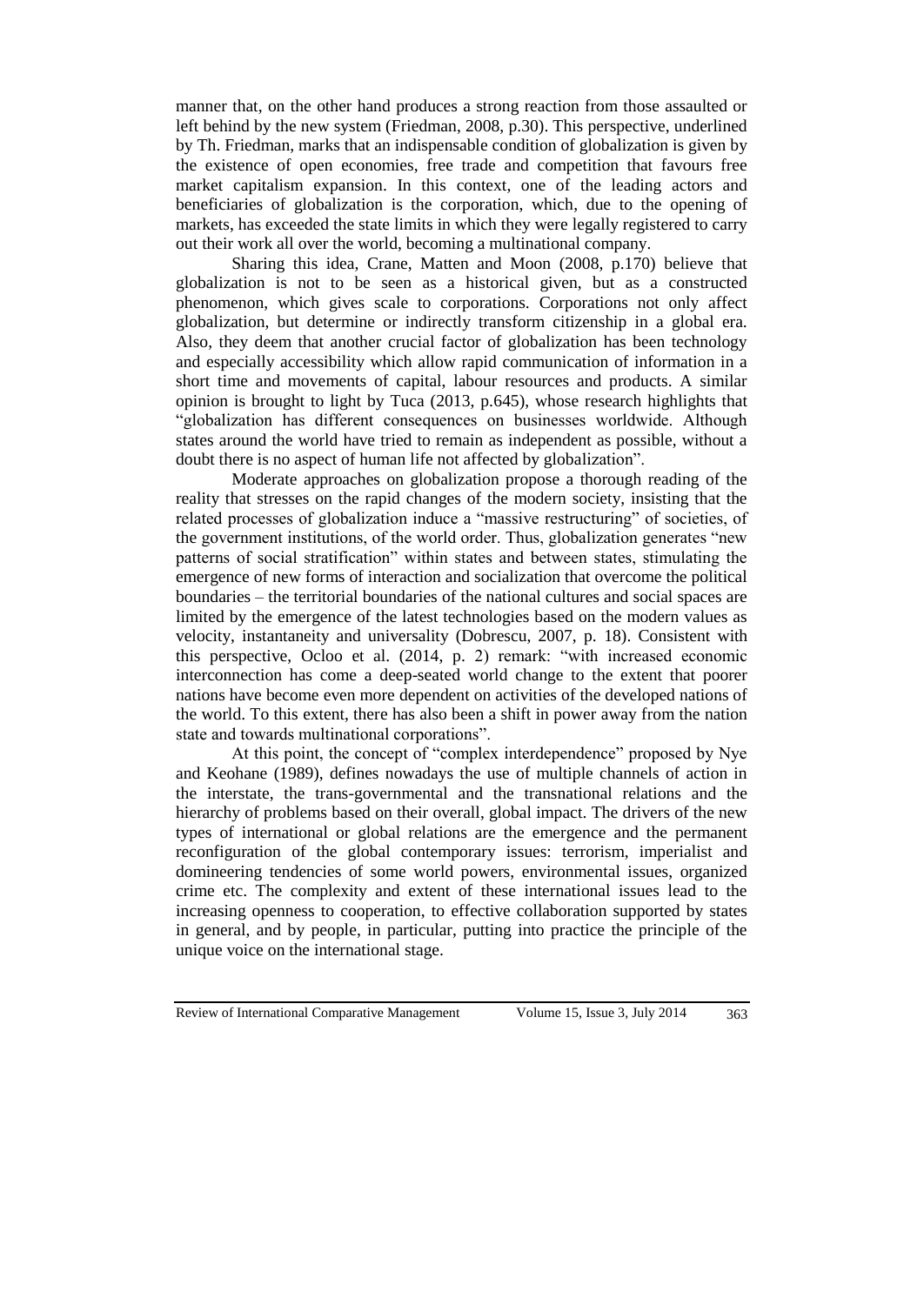According to Sklair (2007, p. 98), the artisans of globalization are part of the transnational capitalist class (TCC). This trans-nationality has two meanings: its members have a global rather than local perspective and they are people operating trans-nationally as an ordinary part of their professional activity. TCC has four dimensions: corporate size (those who own or control MNC's and their subsidiary companies), the state dimension which consists of bureaucrats and global or supra-state politicians, the technocratic dimension formed of professionals of globalization and the consumerist dimension (consisting of media and traders). People migrate among these four dimensions, but together they make up the elite power (the power elite). As an overview, the transnational character of the capitalist class is determined by the economic interests of its members who are becoming more globally interconnected than within their nation state. The property and shares of the corporations they own or control also become globalized, following the directives of obtaining profit growth for shareholders (Amaeshi & Olufemi, 2009, p. 225). The achievement of these goals is catalyzed by "the activity of national agents and of the organizations connected in a complex network of junctions" (Sklair, 2007, p. 100).

In Stiglitz's (2008) vision, the transnational corporations are not only rich, but they even hold political power. The weapon used against governments is relocating and yet they occupy a main place in spreading the benefits of globalization in the developing countries, through trade, technology transfer, direct investment, better product quality and price, and hence increase the standard of living, a lower inflation and lower interest rates. The question is what can be done to minimize damage and maximize their net contribution to society, especially when the meaning of globalization is leading to development, not only within the rich countries but within all countries.

The author believes that a number of measures can be taken especially in the countries of origin of corporations, in the industrialized and advanced countries, in order to not allow corporations to escape easily after committing abuses: reduce the level of corruption by laws adopted at the national level which sanctions this practice also in the international operations of the corporation; the eradication of banking secrecy, which provides a safe haven for the dishonest gains, the need to improve corporate law - the heads of the company should be held responsible for more of their actions so that they no longer hide beyond their corporate name and so on (Stiglitz, 2008).

# **1.2 From transnational to international businesses**

Since the early 1990s, "the transnational turn has provided a new analytic optic which makes visible the increasing intensity and scope of circular flows of persons, goods, information and symbols triggered by international labour migration" (Vertovec, 2009, p.14). One can involve in transnational activities, such as consuming global media, Internet-mediated transnational communication, joining transnational networks of professionals, starting transnational business,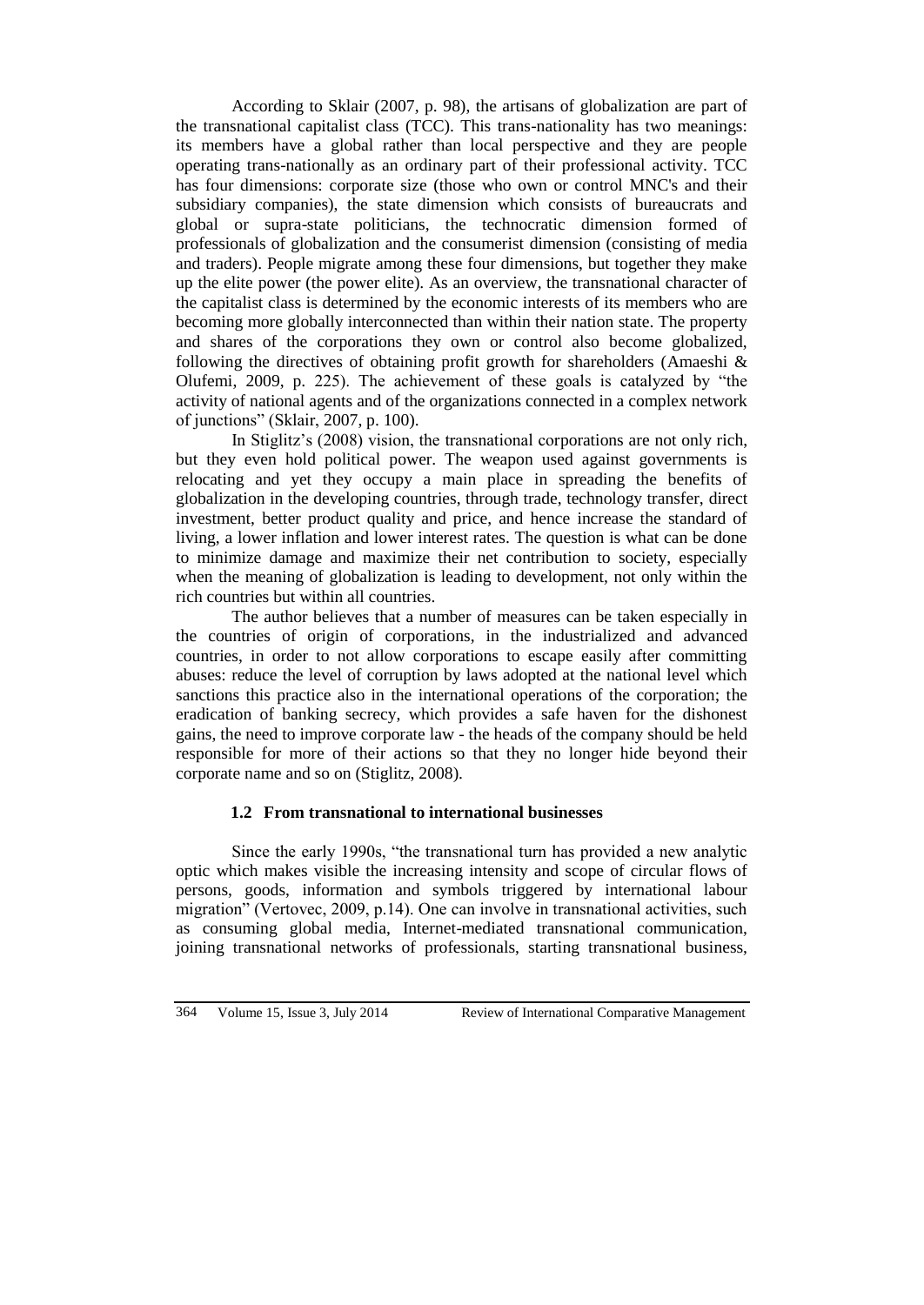working for transnational organizations, attending regular societal interactions, watching news on the TV channels in the country of origin in the case of the immigrants and expats, trans-border cooperation between unions and organizations, the emergence of a trans-border social capital, international work relations, social relations. These transnational activities can happen regularly or occasionally, but they are important as long as they lead to significant transformation, defined as cultural and social change of all those involved in transnationalism, whether immigrants or locals or even communities and nations (Pulignano, 2009, pp. 187-188).

In the recent literature, transnationalism is defined in terms of every day specific activities, cross-border business and flow of capital, networks of relations, subjective perspective, (re)construction of place and identity beyond the nationstate (Brüggemann & Kleinen-von Königslöw, 2009, pp. 36-38). The public consumption of transnationalism beyond the elites' perspective and implication can be studied with the help of two concepts: the transnational social field and the transnational social space. They are both based on the concept of social field seen as a set of multiple, multi-dimensional interlocking networks of social relationships through which ideas, practices, and resources are unequally exchanged, organized, and transformed (Levitt & Glick Schiller, 2004). In the context of the migration flows, national boundaries are not necessarily contiguous with the boundaries of social fields. Therefore, social and communication sciences need to define the transnational social field which connects actors through direct and indirect relations across borders in a wide range of economic, political, social processes.

Portes, Guarnizo and Landolt (1999, pp. 223-226) and Vertovec (Vertovec, 2009, p. 16) classify different forms of transnationalism which include a wide range of levels, starting from economic factors to social and cultural factors. All these forms of transnationalism are mapped binary: transnationalism from below (ordinary people's routine activities) and transnationalism from above (the statal and non-statal agents).

Although the transnationalism of big corporations is often seen as a key point of globalization, during the past years a paradigm shift occurred as the small and medium enterprises (SMEs) have become more and more constrained to meet the challenges of an unprecedented dynamic globalizing economy. The dichotomy between globalization and the internationalization of businesses is no longer seen as a static delimitation, but as a dyad of dynamic processes within a holistic framework. From a conceptual approach, both globalization and internationalization stand for multidimensional constructs objectivized in multiple forms of expression at the organizational and business levels. Even in 1996, Julien (1996, p.62) observed that 85% of small firms operated in a certain manner with a strategy that conformed to the market globalization. In this respect, the researcher provided evidence from different studies he conducted which highlighted the purchase or sales of goods or services from or to foreign countries, the investments in foreign countries, the cross-border collaborations between organizations. Julien supported the idea that the organizations' internationalization strategies are an inherent part of the globalization logic.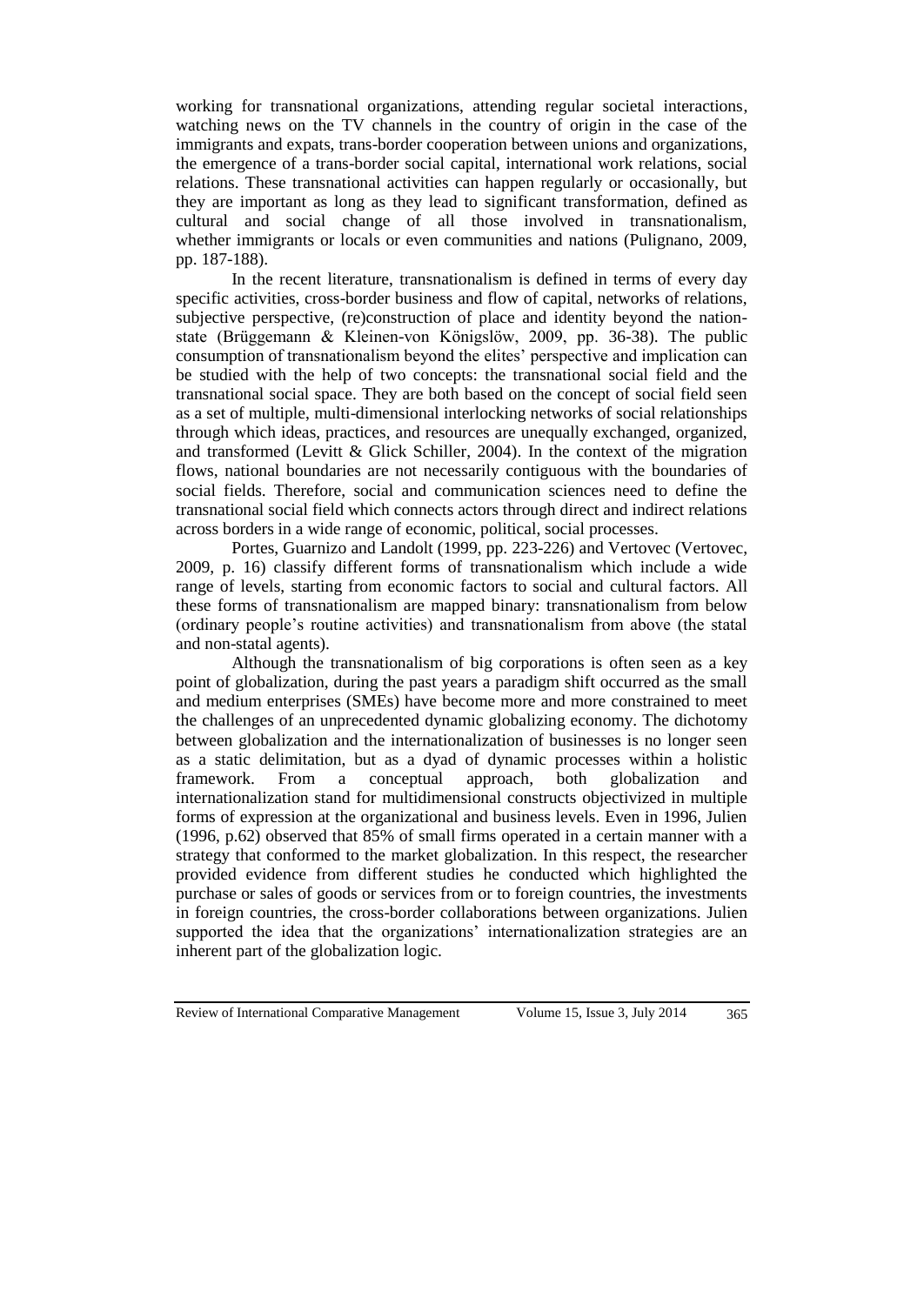Nowadays, SMEs are becoming a common figure when discussing international relationships, the imperative for international action being based on survival or progress. The versatile business contexts call for adaptive measures in order to maintain competitiveness – decreasing costs or increasing markets (Cannon & Perreault, 1999, p. 452). The global marketplace preserves its unique function for the emergence and growth of international business relationships as it challenges different organizations to act in the transnational arena. An insight on the extant literature suggests that there is a wide spectrum of incentives for an organization to become an international business.

At this point, Majocci and Zucchela (2003, p. 249) insist on the fact that the approach on SMEs as smaller clones of larger enterprises should be avoided. Moreover, the authors believe that SMEs focus on target markets which are understood and served easier being somehow similar or having geographical proximity. The managers who run small and medium businesses have to deal with different pressures as the required degree of control, market selection, adjustments of goods and policies, dynamic operational flows, management contingencies. Thus, the expressions of the international businesses can be traced through B2B, B2C, collaborations, international joint ventures, distribution agencies, franchises, networks and so on.

All in all, SMEs are prone to deal with similar challenges as the large organizations although they do not rely on the same resources. In this respect, Hampton and Rowell (2010, p. 26) analyzed the grounds of small businesses internationalization, stressing upon the fact that they have to be simultaneously aware of the opportunities and risks of the competitive international business environment.

# **2. Business internationalization from the management standpoint**

Globalization has led to the change of the management model. Managers can no longer be limited to the current problems of organization and to the knowledge requirements of doing business locally. The manager is more and more constrained to keep pace with the worldwide innovations in his field of interest, with the market trends and even with development tendencies of the global competitors. In transnational companies, the managers are trained in accordance with the company's strategic guidelines and strategies through long-term training programs that stimulate the innovative international entrepreneurship. Globalization is assumed through the multidisciplinary solutions adopted by managers, the global managers taking into consideration the implications of their decisions on the company's environment.

This perspective is supported by the current elaborations on the leadership and management topics are very much concentrated on the leader's position, role and functionality within a cross-cultural or international environment. The patterns of a globalised economy and of worldwide connections have altered significantly the way organizations are led and, at the same time, have reconfigured the business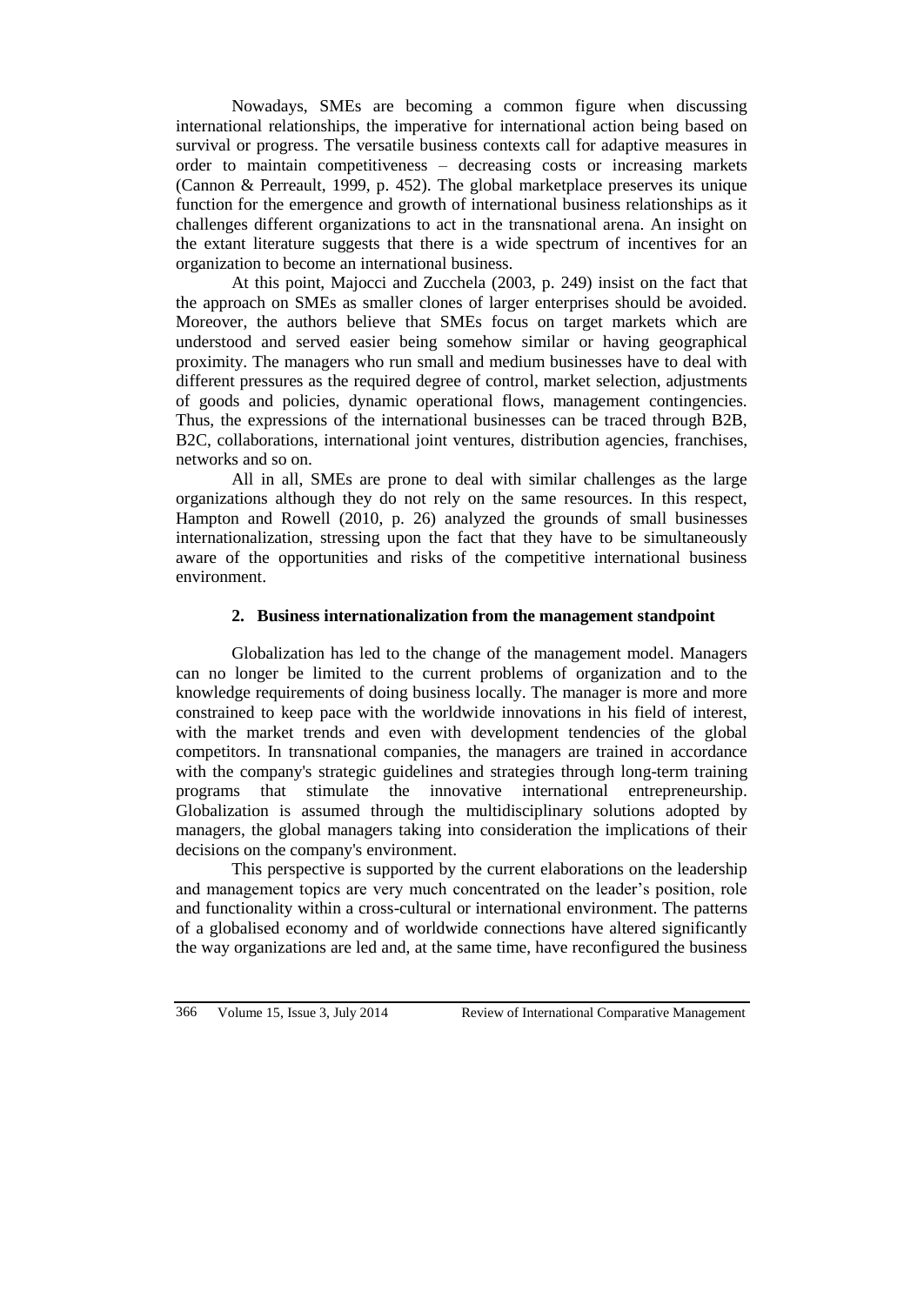and managers' practices. In order to make things more clear, the table below presents some of the main trends in the study of management which have sprung in the context of the international paradigm.

| No. | <b>Authors</b>                                                                  | Main trends in the recent studies on leadership    |
|-----|---------------------------------------------------------------------------------|----------------------------------------------------|
| 1.  | M. Festing and M. Maletzky                                                      | The role of management in cross-cultural           |
|     | (2011)                                                                          | adjustment                                         |
| 2.  | P. Caligiuri and I. Tarique<br>The role of globally competent corporate leaders |                                                    |
|     | (2012)                                                                          | for the corporate ability to compete and succeed   |
|     |                                                                                 | internationally                                    |
| 3.  | M. Testa (2009)                                                                 | The role of management in dealing<br>with          |
|     |                                                                                 | background cultural diversity                      |
| 4.  | E.H. Schein (2009)                                                              | The role of leadership in cultural harmonization   |
|     |                                                                                 | of multicultural and cross-cultural organizational |
|     |                                                                                 | environments                                       |
| 5.  | J. Collins (2011)                                                               | The level 5 Leadership                             |

**Table 2. Main trends in the study of intercultural leadership / management for the near future**

As the data in the table shows, the most important component of these studies is represented by the international issues and relationships in a globalized economy where international, transnational, multicultural and cross-cultural trends and realities are imperative.

Studying the differences in choices between SMEs and large multinationals or transnationals, Hutchinson and Quintas (2008, p. 137), deem that the superior resources of the latter facilitate the development of executives through well specialized programs and training. This is not the case in what SMEs are concerned as they are based on limited learning resources. Though, as Ocloo et al. (2014, p. 2) underline "it is widely recognized that Small and Medium Scale Enterprises (SMEs) form the backbone of the private sector at all levels of developing countries", a fact which requires the researchers' consistent attention.

Gabrielsson et al. (2008, p. 46) started studying the resource differences in small and medium firms needed in order to develop skills for managing the business. They believe that businesses have the potential to become international based on the emergence and growth of international networks among managers from different countries. Accordingly, assuming the importance of the relationshipfocused businesses, Wong et al. (2010, p. 727) showed interest for the management actions that support the international vocation of leaders.

At this level, Frazier et al. (2009, p. 38) underlined the fact that the relationships development involve considerable costs, but the outcomes of establishing bonds between managers and, implicitly, between businesses are liable to be treated as benefits. The cross-border openness of a manager and the availability to share resources, events or knowledge with others may be considered as a long-term investment in the well-being of the firm. By acknowledging the importance attached to social activities in business is a first step towards an international perspective on businesses.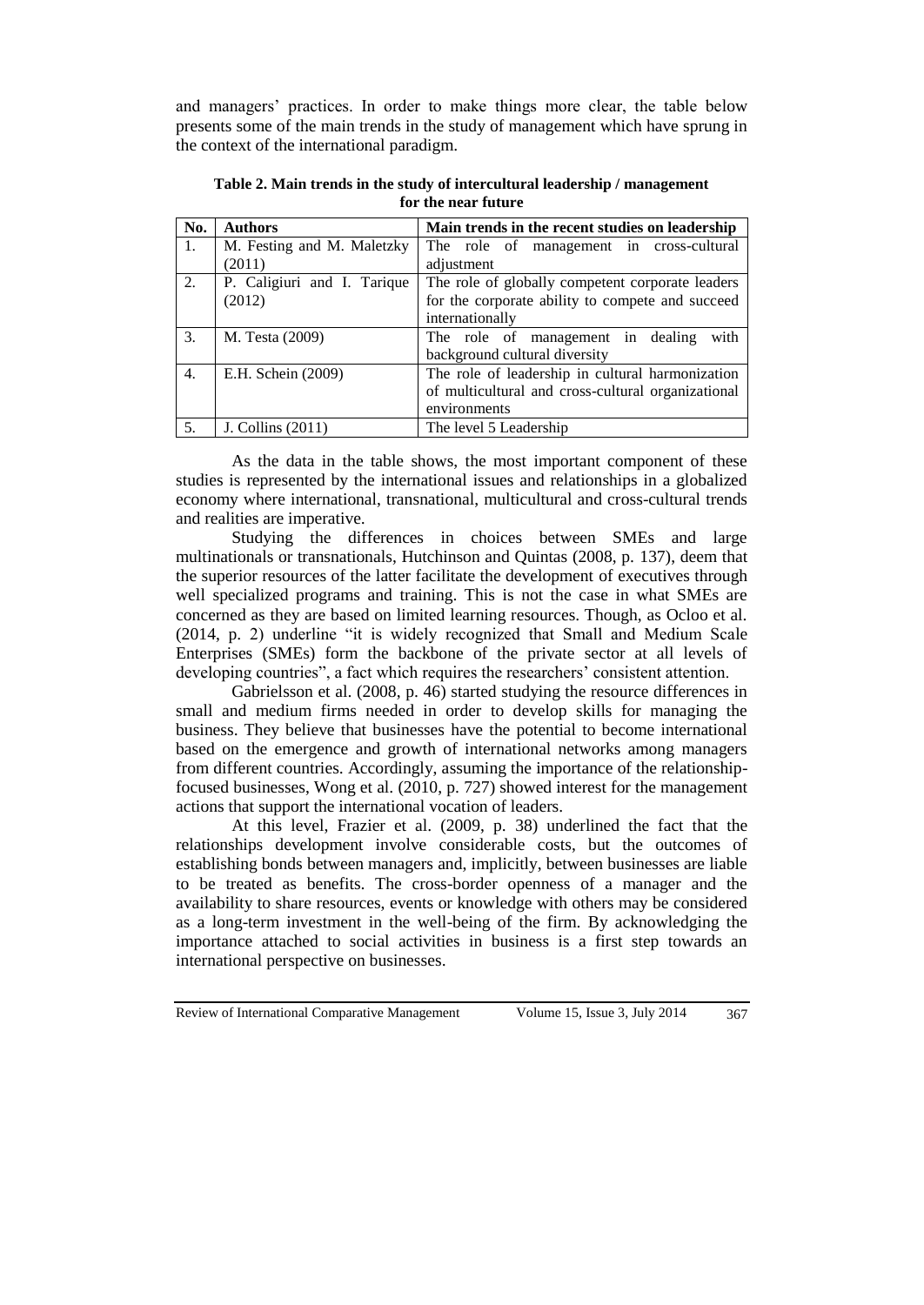The concept of "global mindset" was meant to describe the imperative for managers to analyze their businesses from a global perspective, even when it comes to small businesses. This perspective is based on Cohen's (2010, p. 6) definition which highlights the key understanding of the global mindset – "the ability to influence individuals, groups, organizations, and systems that have different intellectual, social, and psychological knowledge or intelligence from your own". In other words, the new paradigm on international businesses is open to the process of organizational change which ensures that business people become aware of the environment dynamics and act accordingly. It is obvious that modern enterprises confront with dramatic changes and the innovation flows may influence or even determine the progress of the business environment. In this sense, the management model of small and medium organizations has consistently evolved. The rapid logic of both local and global markets have mainly potentiated the pressure forces of competitive management. Along with the evolution of the business environment should come the evolution of the business model approached by modern managers. At this level, the ability and the art of managing and adapting to organizational change is no longer a challenge, but a menacing imperative for the business survival. SMEs are at the crossroad of external forces and of internal shifts. This is why the proactive attitude and the harmonization with the global rhythm of businesses are decisive for creating competitive advantage for themselves.

# **3. Scope, purpose and hypotheses of the study**

The purpose of the present research is to investigate the managers' approach on the internationalization projects of their firms, on the internationalization versus global perspective of going beyond the national borders. As the questionnaire items referred both to past experiences and to strategic thinking, the study laid emphasis on the logic and dynamics of such endeavors which are very deeply grounded in the specificity of the European steel pipe market.

The great importance of the steel pipe market resides in its outputs which are major components processed by multiple industries and applications like building, construction, energy etc. The global export market of the steel pipes is "stated to be close to \$27 billion a year with the US, Western Europe, Australia and Japan being the biggest importers" (Agrawal, 2011). As far as Europe is concerned, the level of global steel consumption and usage is placed at 18%, the steel markets in Southern European countries being stimulated by the demand for construction steel and the Northern European states being driven by a considerable demand for industrial steel products. Agrawal also underlines the fact that the future of the steel pipe industry is liable to maintain its robustness, relying on solid forecasts – 72% of oil and gas reserves are in Middle East and Eurasia. This situation triggers the opportunity of oil and gas transportation to Asia and Europe, stimulating a considerable demand of steel pipes. At this level, the steel pipe market has a great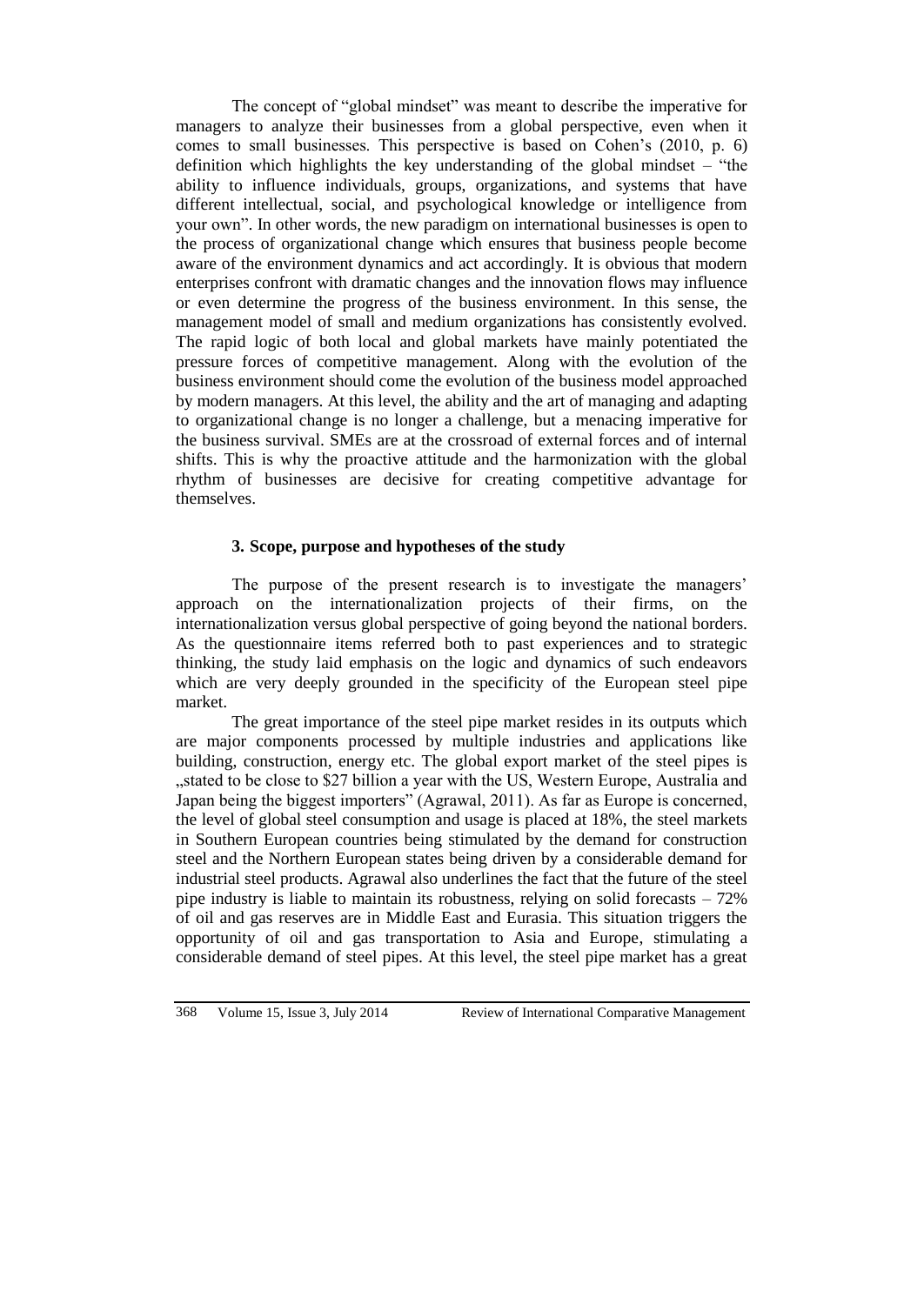opportunity to develop in terms of production and distribution as it follows the major projects of industrialization investing in infrastructure, airports and ports, real estate, entertainment zones etc. Taking into consideration all these facts and figures, the research is focused on the European steel pipe business, mainly on SMEs which have many things in common and whose thorough assessment would provide a qualitative insight into the specialized market.

Thus, the main hypotheses of the research are:

H1: The younger the managers, the bigger the openness towards the business globalization approach.

H2: The more foreign partners, the more oriented towards business globalization are the questioned managers.

H3: Managers from the higher experienced firms on the foreign markets are more in favor of the business internationalization approach.

H4: Managers who graduated economic (management / business administration) studies are more in favor of the business globalization approach.

#### **4. Method**

#### *4.1. Sample / Participants*

A total of 109 subjects from European steel pipe firms were invited to take part in a survey about facts and representations associated with the business internationalization versus globalization strategies, approaches, projects, insights etc. Only managers who had an international experience on the steel pipe market participated in this study, but almost all of them conformed to this condition. 107 of them completed the full instrument - two participants were excluded from the investigation as they did not fill in the personal information section.

| <b>Variable</b>                             | % of questioned managers |
|---------------------------------------------|--------------------------|
| Age                                         |                          |
| under 35                                    | 51.4                     |
| between 35 and 55                           | 36.4                     |
| over 55                                     | 12.2                     |
| <b>Estimated number of foreign partners</b> |                          |
| Between 1 and 10                            | 8.4                      |
| Between 11 and 20                           | 19.6                     |
| Between 21 and 30                           | 15                       |
| Between 31 and 40                           | 9.3                      |
| Over $40$                                   | 47.7                     |
| <b>Education field</b>                      |                          |
| Economic studies                            | 81.3                     |
| <b>Technical studies</b>                    | 18.7                     |
| <b>Education level</b>                      |                          |

Table 3. Socio-demographic characteristics of respondents  $(N = 107)$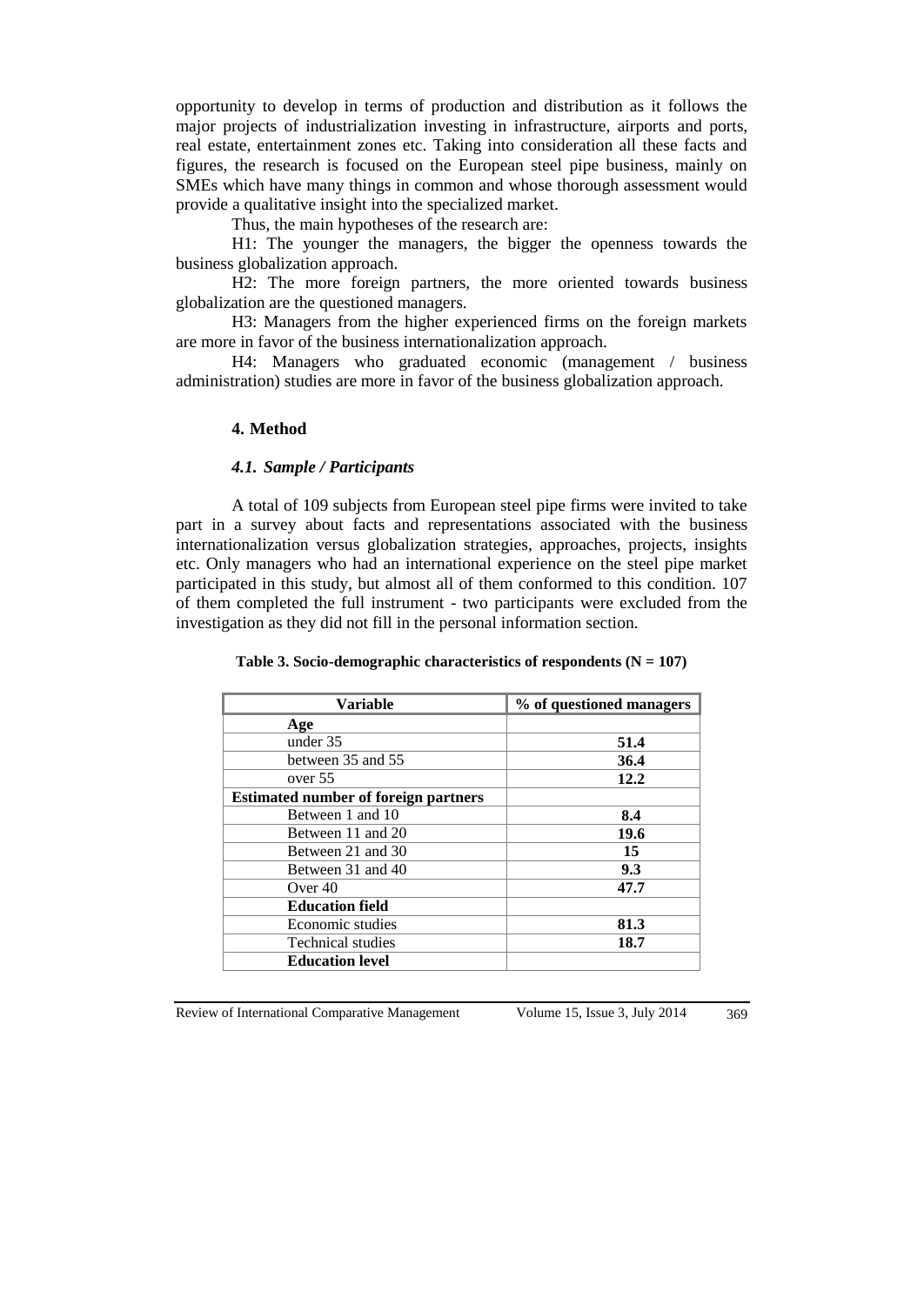| Undergraduates                | 15.9 |
|-------------------------------|------|
| Graduates                     | 29.9 |
| Postgraduates                 | 40.2 |
| <b>PhD</b> Studies            | 14   |
| <b>Experience of the firm</b> |      |
| on the foreign markets        |      |
| Between 1 and 3 years         | 30.8 |
| Between 4 and 7 years         | 20.6 |
| Between 8 and 10 years        | 15.9 |
| Over 10 years                 | 32.7 |

#### *4.2. Procedure and Materials*

The survey was fielded between May 20 and June 9, 2014. After agreeing to participate in this study, the selected managers were asked to complete a selfadministered questionnaire. In this respect, they had two different options – either to fill in a form on Google Drive or to mark the corresponding answers on a sheet sent by e-mail. Participants were assured that all identifying information would be kept anonymous.

The convenient time for filling out the questionnaire was established in a pre-test conducted with four volunteers and it was settled at seven minutes. The questionnaire is a 15-item questionnaire developed by the authors. The response alternatives were constructed as five-point scales (Likert scales), which vary from 1 (Not true) to 5 (Very true). The questionnaire comprised only closed-ended questions (with the exception of the personal information section) in order to have a higher degree of objectivity in categorizing the answers and with the view to keep its filling as short as possible. The data was processed with the help of IBM SPSS software version 20 which facilitated the investigation of the research problems through descriptive and inferential statistics (non-parametric tests for ordinal variables).

#### *4.3. Measures*

The questionnaire consists of four categories of items which mainly refer both to facts, opinions and attitudes related to the subjects' business internationalization versus globalization experiences and strategies. The items were conceived so that they bring to the fore the subjects' approach on the step-by-step business internationalization versus sudden globalization in the sense of sounding out majorly different markets, from other corners of the world, before touching the more similar markets.

The first category addressed issues regarding the managers' interests and experiences in: a) approaching the global market whenever the economic and financial outcomes seem profitable; b) establishing partnerships with companies from far-away countries; c) dealing with majorly different cultures and mentalities; d) closing global deals based only on the potential partner's word; e) maintaining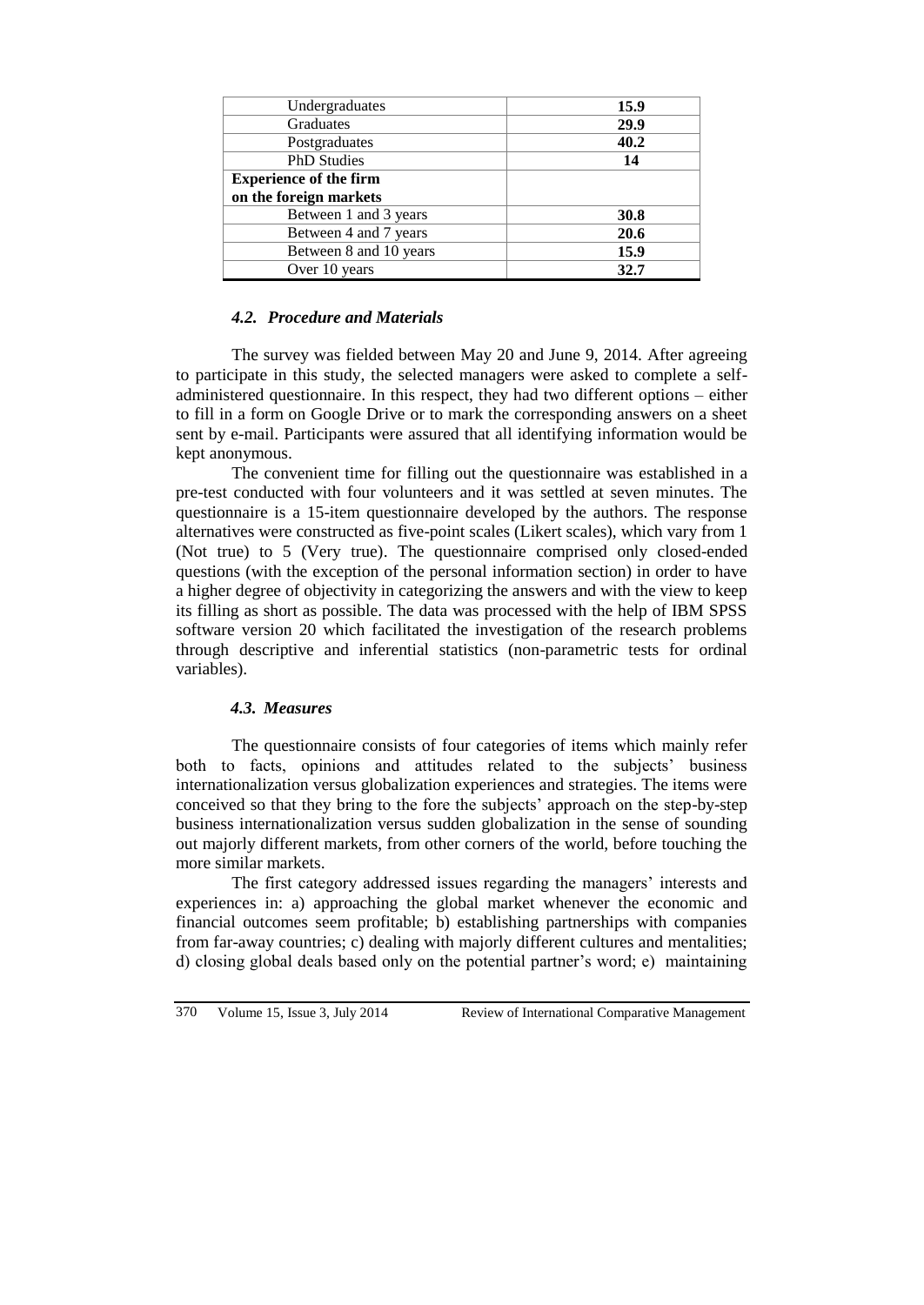global interconnectivity through multiple channels and connections (virtual professional communities, e-mailing, online forums etc).

The second category included several statements which referred to: a) the preference for the nearer markets and business environments which have several things in common with the well-known markets; b) the openness towards collaborating with similar socio-cultural partners before going global; c) the stepby-step approach on venturing into foreign business markets; d) the relevance of the market familiarity; e) the prominence of important business competitors on the regional / close markets.

The third category consisted of neutral items which were not assigned to either of the two dimensions (internationalization versus globalization), but which served as control variables for the key items of the previous dimensions. The addressed measures regarded: a) placing common professional and business interests above cultural and national differences; b) attaching importance to the partner's psychological, social and professional characteristics; c) the settlement of an agreement often depends on the intercultural negotiation skills; d) considering intercultural concessions as an important step towards strong partnerships; e) having important financial results due to cross-border collaboration.

The fourth category included the respondents' personal information which consisted of age and nationality, the origin of the firm, the managers' education level and field, the estimated number of international partners and the managers' experience in the field. All these data were used to trace relevant correlations between the main analyzed variables and the social and professional profiles of the questioned subjects.

# **5. Findings**

The questionnaire answers were analyzed using IBM SPSS software (*Statistical Package for the Social Sciences*), version 20. At this level, given the fact that the questionnaire is a self-conceived instrument, first of all, a reliability analysis was performed. The value of the Cronbach Alpha coefficient for the research scale was 0.826=82.6%, the result reflecting a very good value for the internal consequence of the conceptual construction of the investigated scale, as it exceeds 80% (Anastasiadou, 2006, p. 342).

In order to provide a preliminary exploration of the answers, several crosstabulations were performed. Thus, the cumulated scores of the business internationalization dimension, respectively of the business globalization dimension were cross-tabulated with the relevant personal information of the respondents, namely the "Age", "Experience of the firm on the foreign markets", "Estimated number of foreign partners" and "Education field" variables. The crosstabulations highlight the distribution of answers on the negative, neutral and positive categories, according to the aforementioned criteria.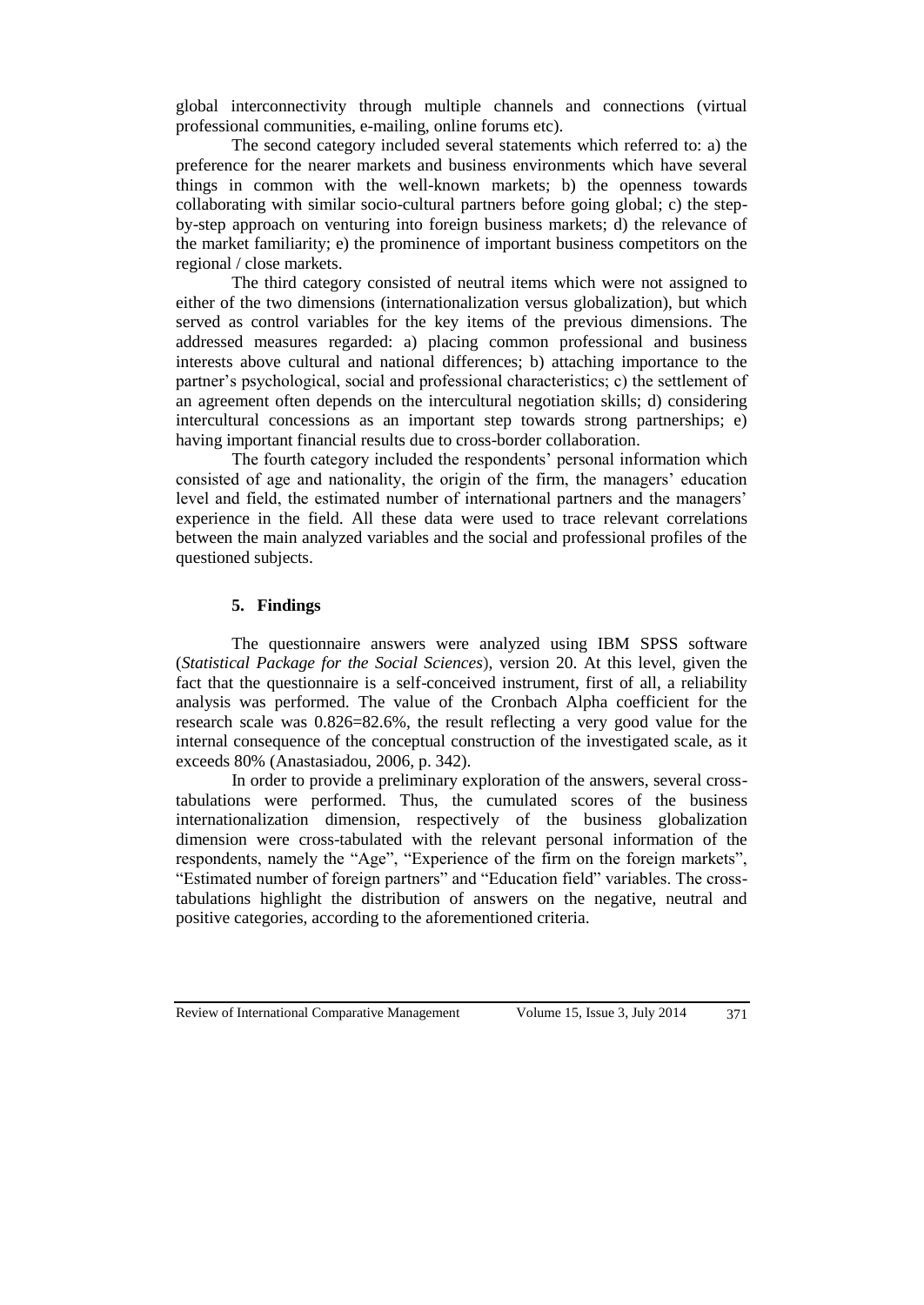H1: The younger the managers, the bigger the openness towards the business globalization approach.

With a view to explore the first hypothesis, the following cross-tabulation marks out the subjects' approaches on the two dimensions in terms of age intervals.



**Figure 1. The cross-tabulation of the summed up scores of the internationalization items, respectively of the globalization items with the "Age" variable**

As shown in the figure, the distribution of answers on the two dimensions is quite similar, both internationalization and globalization of business summing up the largest scores in the positive categories ("Mostly true" and "Very true"). Still, several cogent differences should be underlined.

On the one hand, the subjects aged between 35 and 55 attach greater importance to the items referring to the business internationalization approach than to the ones associated with the globalization approach (78.46% versus 62.56%). The distribution points out the preference of this age category for a gradual perspective on business internationalization, a situation rather different from the case of the under 35-year old subjects. The latter embrace the globalization more than the internationalization of businesses (88.36% versus 79.27%), proving a more prominent global mindset. Moreover, there is a significant proportion of subjects from this age interval (35.38%) who have a neutral attitude towards the business globalization perspective.

On the other hand, the respondents aged over 55 bring to the fore another distinctive pattern. For example, 13.74% of them have a negative approach towards the option for a straight business globalization approach while none of them refuse a step-by-step business internationalization process. The results are supported by the Pearson correlation coefficients which address the bivariate correlations analysis of the globalization approach items and age. Hereby, one strong correlation regards the importance attached to being part of global business and professional networks and age, namely the more younger the respondents, the bigger their openness to the business globalization perspective ( $\rho = -0.500$ ,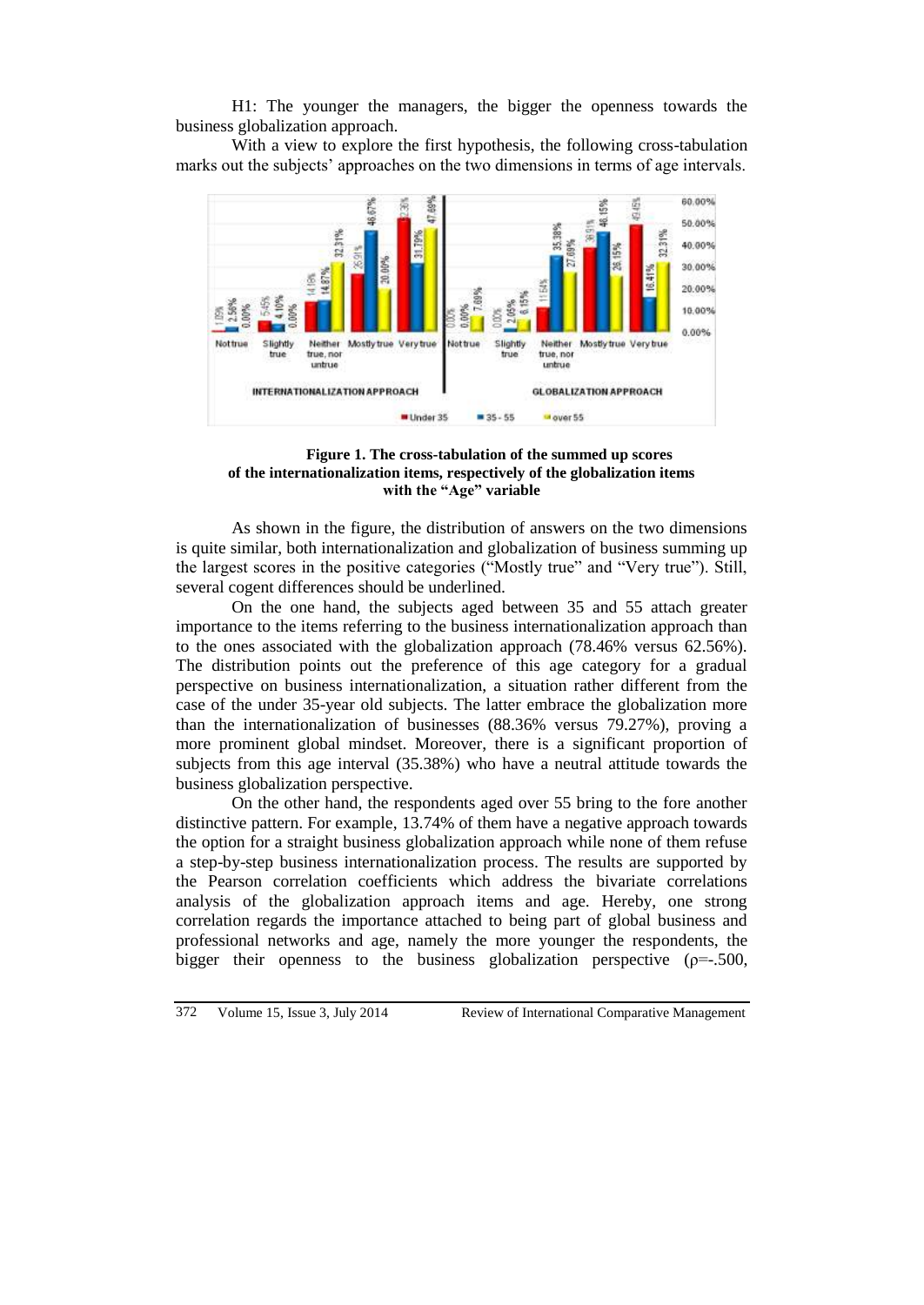Sig. (2-tailed)<.01). Moreover, as two moderate correlations highlight, the younger the managers, the more importance they attach to approaching the global market with a view to obtain a higher profit rate ( $\rho = .381$ , Sig.(2-tailed)<.01) and the more younger the managers, the more they venture into far-away markets ( $\rho = -0.349$ ,  $Sig.(2-tailed) < 01$ ).

All in all, the evidences support the first hypothesis, stressing out that younger managers are more interested in the globalization of their business, namely in venturing directly into the global market without experiencing a step-by-step approach.

H2: The more foreign partners, the more oriented towards business globalization are the questioned managers.

In order to investigate the second hypothesis of the study, the following cross-tabulation marks out the subjects' approaches on the two dimensions in relation to "Estimated number of foreign partners" variable.



#### **Figure 2. The cross-tabulation of the summed up scores of the internationalization items, respectively of the globalization items with the "Estimated number of foreign partners" variable**

The cross-tabulation of the two approaches with the "Estimated number of foreign partners" variable underlines several relevant aspects.

To start with, the results show that the subjects category with the lowest number of foreign partners (1-10) is much more in favor of the business globalization approach (62.22% versus 40%), a fact which is confirmed by the extant negative answers on the internationalization approach (20% versus 0%). A similar percentage from this category (40% - 37.7%) has a neutral perspective on the items regarding business internationalization, respectively globalization.

Consistent with the previously described situation, more subjects from the "Over 40" category sustain the prevalence of the business globalization approach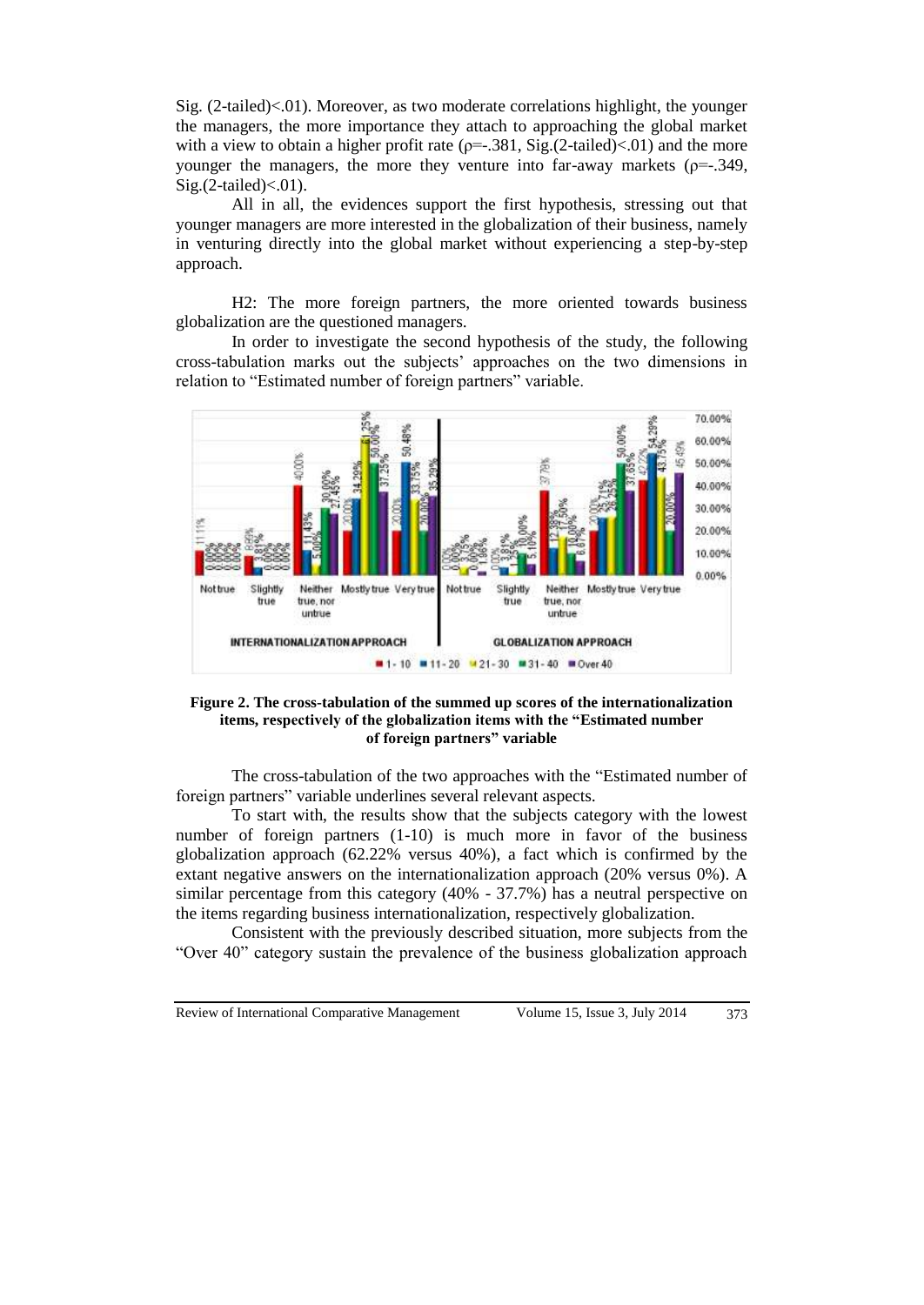on the internationalization approach (83.14% versus 72.54%). This result is consistent with the moderate correlation between a key item of the business globalization approach and the estimated number of foreign partners. Thus, the more foreign business partners, the more interested are managers in venturing into far-away markets ( $\rho$ =.410, Sig.(2-tailed)<.01).

A balanced distribution is attributed to "31-40" category which sums up 70% of the positive answers on both dimensions. The middle category (in terms of estimated number of foreign partners) is the only one mainly oriented towards the business internationalization approach (95% versus 70%).

All these evidences prove that there is not a well-defined pattern when discussing the subjects' attitudes towards the two dimensions in relation to the estimated number of foreign partners, a fact which does not confirm the second hypothesis.

H3: Managers from the higher experienced firms on the foreign markets are more in favor of the business internationalization approach.

In order to explore the third hypothesis, the cross-tabulation of the summed up scores of the internationalization items, respectively of the globalization items with the "Experience of the firm on the foreign markets" variable was performed.



**Figure 3. The cross-tabulation of the summed up scores of the internationalization items, respectively of the globalization items with the "Experience of the firm on the foreign markets" variable**

As the results illustrate, the managers of the most experienced firms on the foreign agree more with the business internationalization approach (77.71% versus 56.57%), a fact which support the idea that with greater experience comes a more gradual perspective on approaching the foreign business arenas. The situation is in inverse ratio to the distribution of answers on the "1-3 years" category where there are more in favor of the globalization approach than of the business internationalization approach (89.70% versus 81.82%). The distribution is

 $374$  Volume 15, Issue 3, July 2014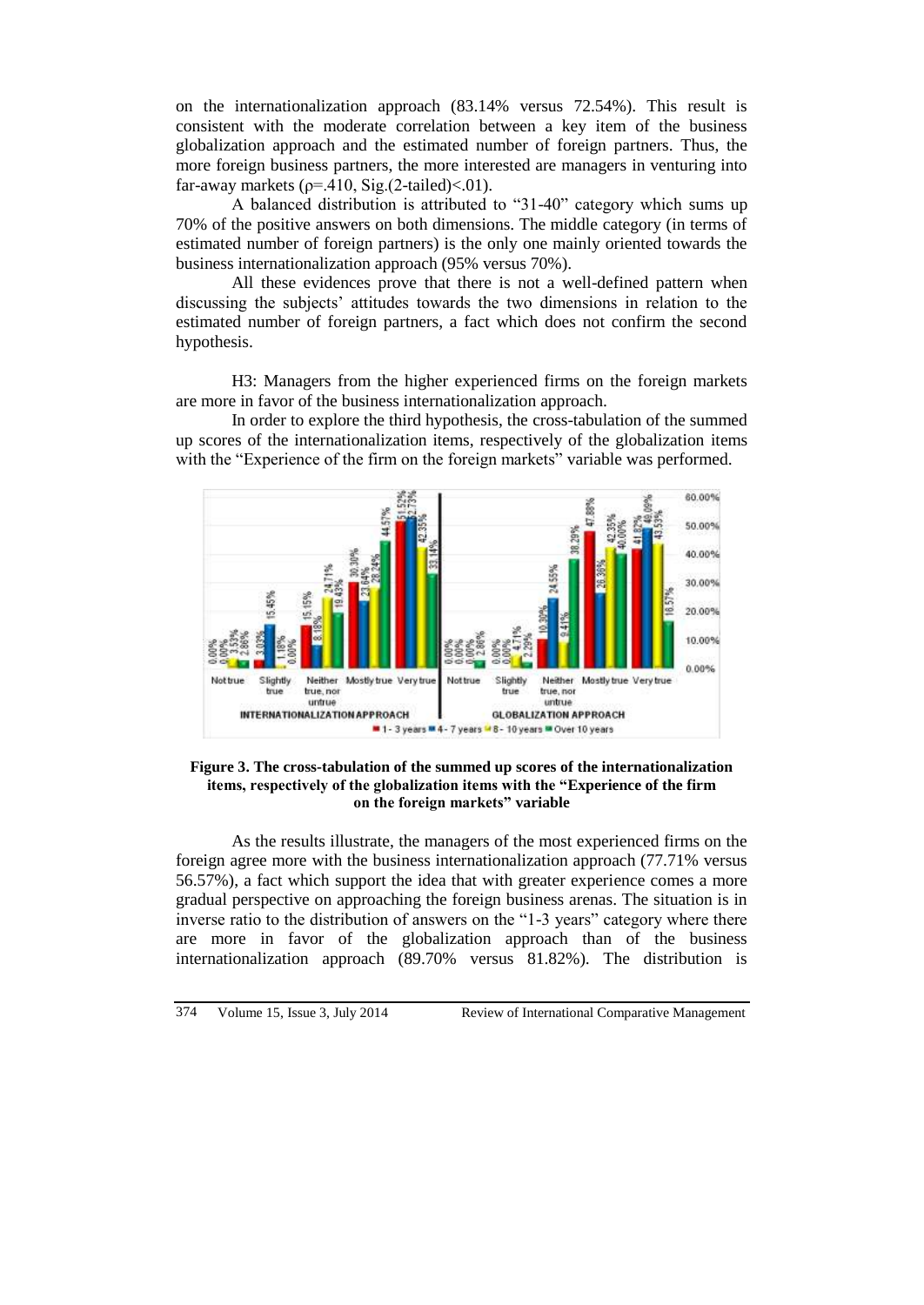supported by two moderate correlations according to which the more inexperienced the firms on the foreign markets, the more interest show their managers towards being part of global business and professional networks ( $\rho = -1467$ ,  $Sig(2-tailed) < 0.01$ , respectively the more inexperienced the firms on the foreign markets, the more interest show their managers towards approaching the global market with a view to obtain a higher profit rate ( $\rho = -342$ , Sig.(2-tailed)<.01).

Moreover, the most skeptical managers about the business internationalization approach are the ones in the "4-7 years" segment, 15.45% of respondents positing that the items referring to this dimension are slightly true for their way of thinking or acting on the business market.

These findings corroborated with the balanced scores on the two dimensions gathered by the middle categories, greatly confirm the third hypothesis.

H4: Managers who graduated economic (management / business administration) studies are more in favor of the business globalization approach.

With a view to investigate the fourth hypothesis, the cross-tabulation of the summed up scores of the internationalization items, respectively of the globalization items with the "Education field" variable was carried out.



# **Figure 4. The cross-tabulation of the summed up scores of the internationalization items, respectively of the globalization items with the "Education field" variable**

The findings suggest the education field is not a relevant criterion for discriminating between managers' predisposition or preference for an internationalization versus a globalization approach. As the responses posit, the positive categories are very balanced on the two dimensions (58% versus 57%, respectively 79.31% versus 83.30%). The only difference resides in the distributions of the answers in the "Very true" category in what concerns the managers with technical studies. At this level, almost twice the number of respondents pleads for a prominent openness towards the business internationalization approach (29% versus 14%).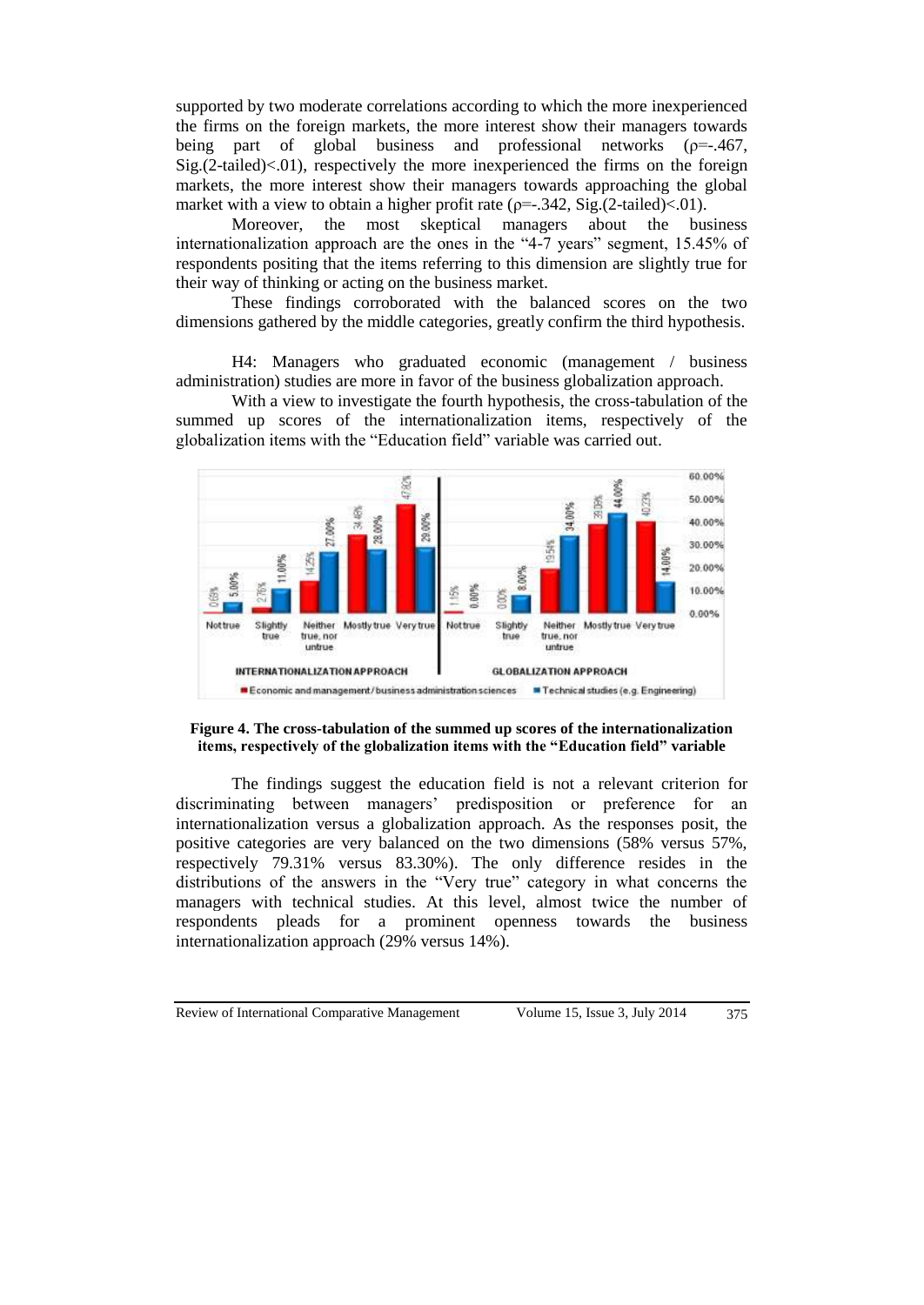Still, all things considered, the results do not confirm the fourth hypothesis as there is no cogent difference between managers in terms of education field.

#### **Discussion, conclusions and limitations of the study**

The investigation of the two approaches on business internationalization, respectively globalization has brought to the fore several main issues.

Firstly, as the findings posit, not all the socio-demographic characteristics play a relevant role in the managerial preference for one of the two proposed dimensions. The evidences support the first hypothesis, stressing out age stands for a important factor when choosing an internationalization strategy. In this point, younger managers are more interested in the globalization of their business, namely in venturing directly into the global market without experiencing a step-by-step approach.

Secondly, in what the number of foreign partners is concerned, the results prove that there is not a well-defined pattern when discussing the subjects' attitudes towards the two dimensions, a fact which does not confirm the second hypothesis. In other words, having more foreign partners does not imply the managers' eagerness to sound out structurally and functionally different marketplaces.

Thirdly, the managers of the most experienced firms on the foreign agree more with the business internationalization approach, a fact which support the idea that with greater experience comes a more gradual perspective on approaching the foreign business arenas. Conversely, the distribution of answers on the "1-3 years" category show that these participants in the study are more in favor of the globalization approach than of the business internationalization approach. These findings greatly confirm the third hypothesis, supporting the important role of cross-border experience within the managerial strategic choice.

Lastly, the findings do not confirm the fourth hypothesis as there is no cogent difference between managers in terms of education field. When it comes to whether embracing a step-by-step approach or a straight forward strategy, the educational background of the managers is not of the essence and plays a marginal role in relation to the other socio-demographic characteristics of the questioned managers from the steel pipe SMEs.

Still, several limitations of the study are o be mentioned. On the one hand, the analysis is focused on the economic and financial drivers which determine organizations to go international or global. Although mentioned in several variables, the socio-cultural and professional components are left aside as the purpose of this research is to explore the profit incentives and organizational growth when choosing the foreign markets.

On the other hand, the study refers to the convenience sampling which only addresses businessmen from the steel pipe industry. As a consequence, the results cannot be generalized to the entire population as it lacks statistical representativeness. The sample consists of 107 subjects are exclusively from European organizations, implicitly reflecting European mentalities and attitudes.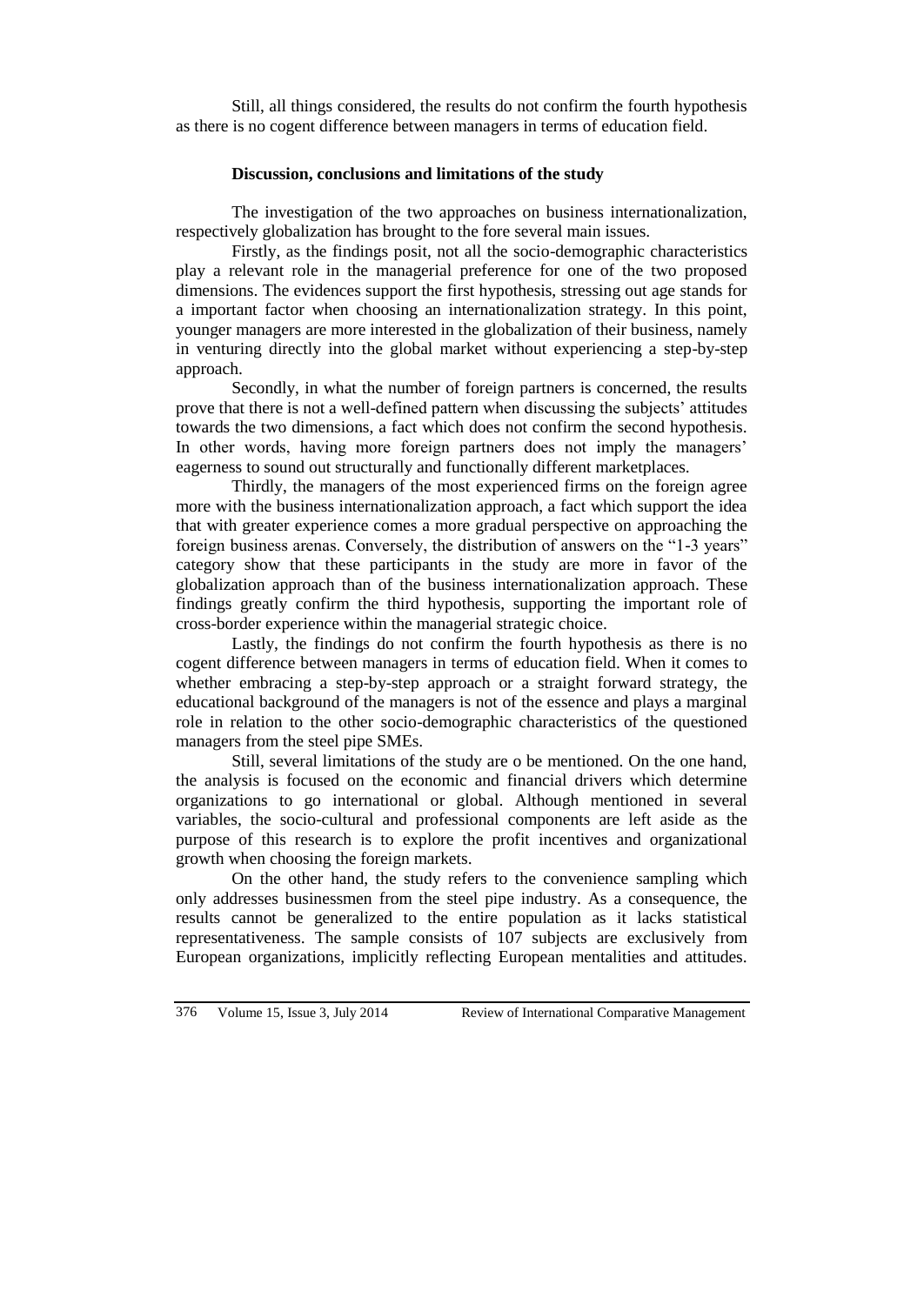Furthermore, the scarce availability of the targeted respondents hampered the classification of the selected entities as producers versus distributors. This grouping would have been relevant for the analysis of similarities and differences between the steel pipe factories and the firms involved in the distribution chain – the traders.

Taking into consideration the forenamed limitations of the study, several future perspectives may be fruitfully explored. Firstly, the research is liable to be extended to include references to the non-financial incentives of business internationalization, respectively globalization. Secondly, other types of surveys may be conducted, relying on representative samples which comprise more subjects or worldwide managers from the steel pipe industry or from other fields. Thirdly, by stimulating the subjects' availability, the division between mills and stockholders would support the significance and accuracy of the research.

#### **References**

- 1. Agrawal, P., 2014. *Document on Steel Pipes and Tubes. Industry Report*. Available at: [http://www.docstoc.com/docs/124516030/ument-on-Steel-Pipes](http://www.docstoc.com/docs/124516030/ument-on-Steel-Pipes-and-Tubes)[and-Tubes](http://www.docstoc.com/docs/124516030/ument-on-Steel-Pipes-and-Tubes) [Accessed 22 March 2014].
- 2. Amaeshi, K. & Olufemi, O.A., 2009. "Corporate Social Responsibility in Transnational Spaces: Exploring Influences of Varieties of Capitalism on Expressions of Corporate Codes of Conduct in Nigeria". *Journal of Business Ethics*, 86, pp.225-239.
- 3. Anastasiadou, S., 2006. "Factorial validity evaluation of a measurement through principal components analysis and implicative statistical analysis". In: D.X. Xatzidimou, K. Mpikos, P.A. Stravakou, & K.D. Xatzidimou, eds. 2006. *5th Hellenic Conference of Pedagogy Company*. Thessaloniki. pp. 341-348.
- 4. Brüggemann, M. & Kleinen-von Königslöw, K., 2009. "Let's Talk about Europe: Why Europeanization Shows a Different Face in Different Newspapers". *European Journal of Communication*, 24, pp. 27-48.
- 5. Caliguri, P. & Tarique, I., 2012. "Dynamic cross-cultural competencies and global leadership effectiveness". *Journal of World Business*, 47, pp. 612-622.
- 6. Cannon, J.P. & Perreault Jr., W.D., 1999. "Buyer-Seller Relationships in Business Markets". *Journal of Marketing Research*, 36, pp. 439-460.
- 7. Cohen, S.L., 2010. "Effective global leadership requires a global mindset". *Industrial and Commercial Training*, 42(1), pp. 3-10.
- 8. Collins, J., 2011. "Level 5 Leadership: The Triumph of Humility and Fierce Resolve". *HBR's 10 Must Reads on Leadership*. Boston: Harvard Business School Publishing, pp.115-136.
- 9. Crane, A., Matten, D. & Moon, J., 2008. *Corporations and Citizenship*. Cambridge: University Press.
- 10. Dobrescu, P., 2007. *Globalizare şi integrare europeană*. Bucureşti: Editura Comunicare.ro.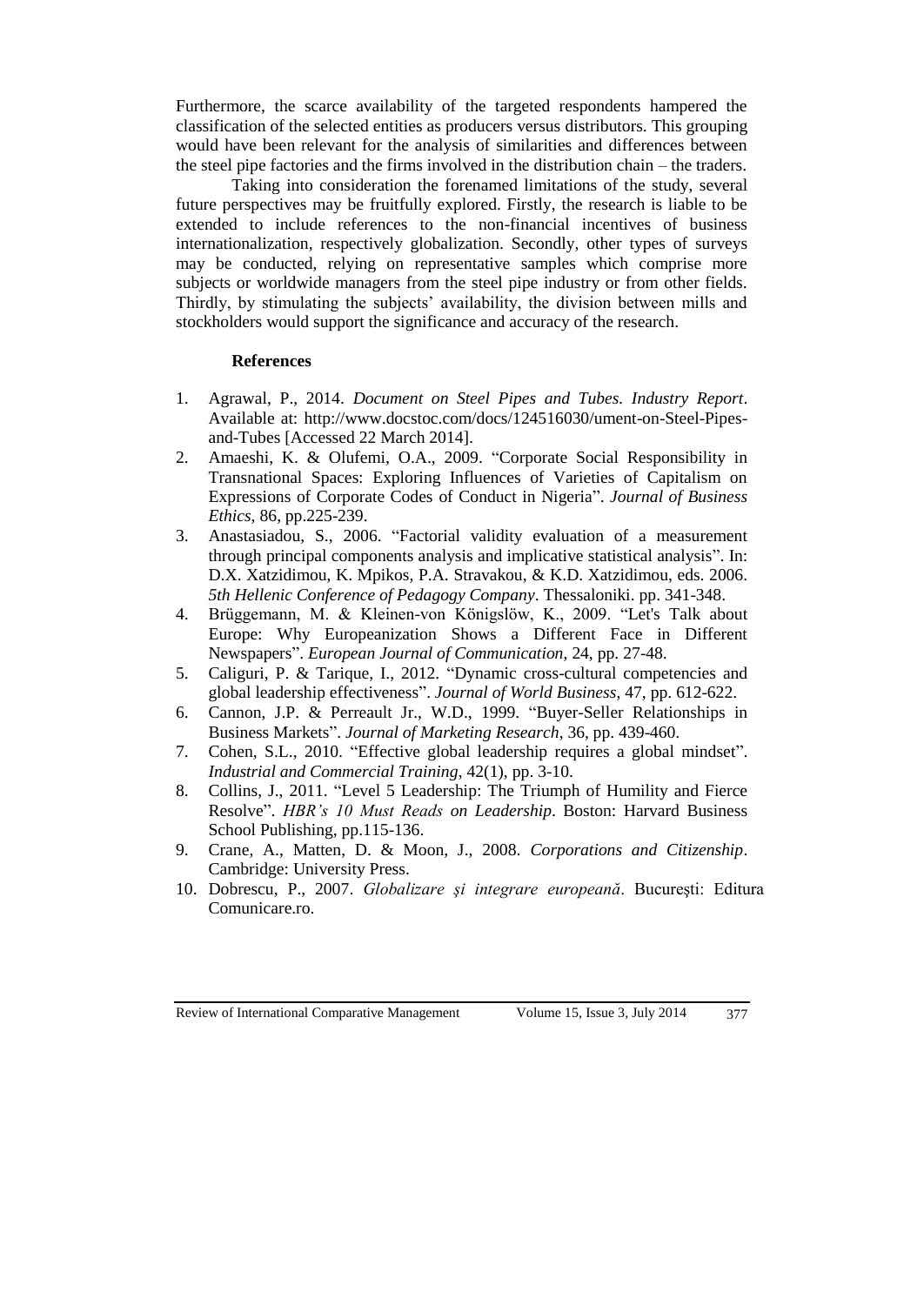- 11. Festing, M. & Maletzky, M., 2011. "Cross-cultural leadership adjustment A multilevel framework based on the theory of structuration." *Human Resource Management Review*, 21, pp.186-200.
- 12. Fischer, J.A.V., 2014. Globalized markets, globalized information, and female employment: accounting for regional differences in 30 OECD countries. *Munich Personal RePEc Archive*, MPRA Paper No. 55142. Available at: <http://mpra.ub.uni-muenchen.de/55142/> [Accessed 14 June 2014].
- 13. Frazier, G., Maltz, E., Antia, K. & Rindflesch, A., 2009. "Distributor Sharing of Strategic Information with Suppliers". *Journal of Marketing*, 73, pp. 31-43.
- 14. Friedman, T.L., 2008. *Lexus şi măslinul*, Ediţia a 2-a. Iaşi: Polirom.
- 15. Gabrielsson, M. et al., 2008. "Conceptualizations to Advance Born Global Definition: A Research Note". *Global Business Review,* 9(1), pp. 45-50.
- 16. Gurgul, H. & Lach, L., 2014. "Globalization and economic growth: Evidence from two decades of transition in CEE". *Economic Modelling*, 36, pp.97-107.
- 17. Hampton, A. & Rowell, J., 2010. "Leveraging Integrated Partnerships as a Means of Developing International Capability: An SME Case Study". *International Journal of Knowledge, Culture and Change Management, 10(6),* pp. 19-30.
- 18. Hutchinson, V. & Quintas, P., 2008." Do SMEs do Knowledge Management? Or simply Manage what they know?". *International Small Business Journal,*  26(2), pp. 131-154.
- 19. International Monetary Fund, 2013. *World Economic Outlook* (April, 2013). Available at: <http://www.imf.org/external/pubs/ft/weo/2013/01/pdf/text.pdf> [Accessed 10 July 2014].
- 20. Julien, P.A., 1996. "Globalization: different types of small business behavior". *Entrepreneurship and Regional Development*, 8, pp. 57-74.
- 21. Levitt, P. & Glick Schiller, N., 2004. "Conceptualizing Simultaneity: a transnational social field perspective on society". *International Migration Review,* 38(145), pp. 595-629.
- 22. Majocchi, A. & Zucchella, A., 2003. "Internationalisation and Performance findings from a Set of Italian SMEs". *International Small Business Journal*, 21(3), pp. 249-268.
- 23. Mattelart, T., ed. 2007. *Médias, migrations et cultures transnationales.*  Bruxelles: De Boeck.
- 24. Nye, J. & Keohane, R., 1989*. Power and Interdependence: World Politics in Transition*. [Little, Brown and Company](http://en.wikipedia.org/wiki/Little%2C_Brown_and_Company)*.*
- 25. Ocloo, C.E., Akaba, S. & Worwui-Brown, D.K., 2014. "Globalization and Competitiveness: Challenges of Small and Medium Enterprises (SMEs) in Accra, Ghana". *International Journal of Business and Social Science*, 5(4), pp. 1-10.
- 26. Portes, A., Guarnizo, L. & Landolt, P., 1999. "The Study of Transnationalism: Pitfalls and Promise of an Emergent Research Field". *Ethnic and Racial Studies,* 22(2), pp. 217-237.